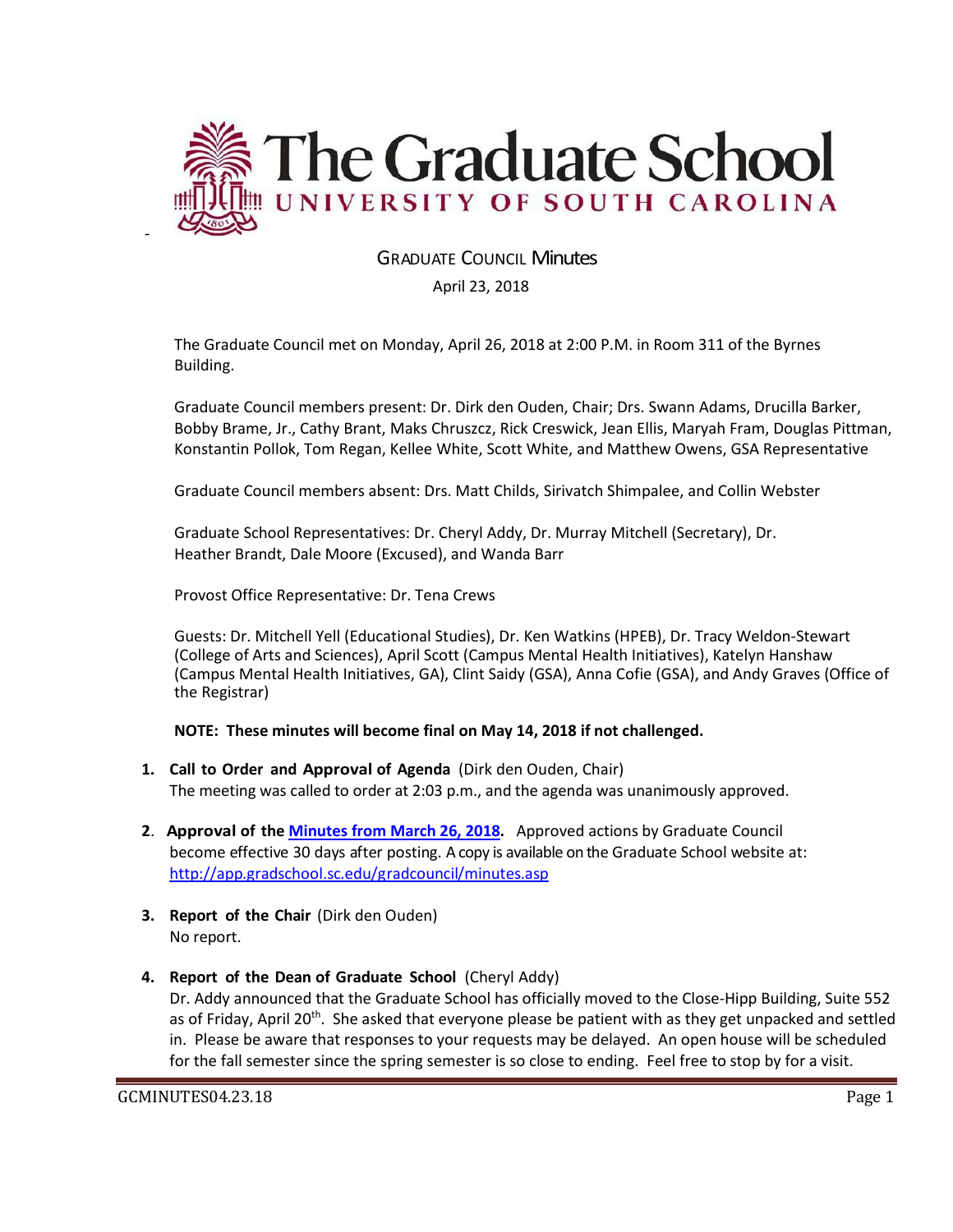She offered tremendous thanks to Dr. Heather Brandt and Wright Culpepper for coordinating Discover USC and Graduate Student Week. She also thanked the members of the Graduate Council for supporting and encouraging their students to participate.

In the context of Discover USC, there has been interest in having a graduate student awards day which is a little higher profile than the Discover USC. She would like to do this during Graduate Student Appreciation Week. To make this a bigger event, she would like to see departments and programs go back to doing their own awards in addition to the Graduate School. In many cases, it would mean that departments may need to do things a little earlier. If this comes together, we would need your help to make it successful.

Dr. Addy introduced Clint Saidy, outgoing president of GSA and the new GSA Representative for 2018- 2019 on the Graduate Council. Clint will be replacing outgoing GSA Representative, Matt Owens. She is very optimistic that under his leadership, GSA will continue to be a much stronger institution.

Dr. Addy reported on the importance of policy ACAF 3.00 which is now under revision and states the purpose is to clarify the processes and responsibilities for the assessment of student learning within educational programs at the University of South Carolina. The assessment of student learning is a quality assurance process aimed at continuous improvement. As such, it is required by the institution's regional accrediting body, the Southern Association of Colleges and Schools Commission on Colleges.

## **5. Report of the Secretary of the Graduate Council** (Murray Mitchell)

Dr. Mitchell followed up on Dean Addy's request that the members go back to their respective units and think about the logistics surrounding what awards might be included and the timing for how such a ceremony might unfold.

**The last Graduate Council meeting before the summer break will be on Monday, May 14th at 11:30am.** This meeting will be an opportunity to say goodbye to the members who will be rotating off and a small lunch will be provided. Please pay close attention to your email as to whether it will be held in Byrnes or in Close-Hipp. We will send out an RSVP soon and your speedy attention to responding will be appreciated so we know how much food to bring.

The Graduate Directors meeting was held on April  $10<sup>th</sup>$ . There was a good deal of interest in facilitating some sort of social opportunity for graduate directors; so, they can have an opportunity to interact in a less formal way with others in similar positions in other disciplines and to learn a little bit more about how they operate. Another request was a revised and updated graduate director handbook. It has been in process for a while but due to various behind the scenes kinds of changes, it has been delayed. An additional request was a "best practices for advising and mentoring". Dr. Brandt has been working on this topic from the other side to help students understand what good mentoring looks like and offering some tips on finding a good mentor or mentors.

A webinar link on summer hiring is available on the Graduate School's website for your program admins to refer to, and to take advantage of, if they have questions.

The policy of hardship withdrawal has been discussed but not yet finalized. Students and faculty need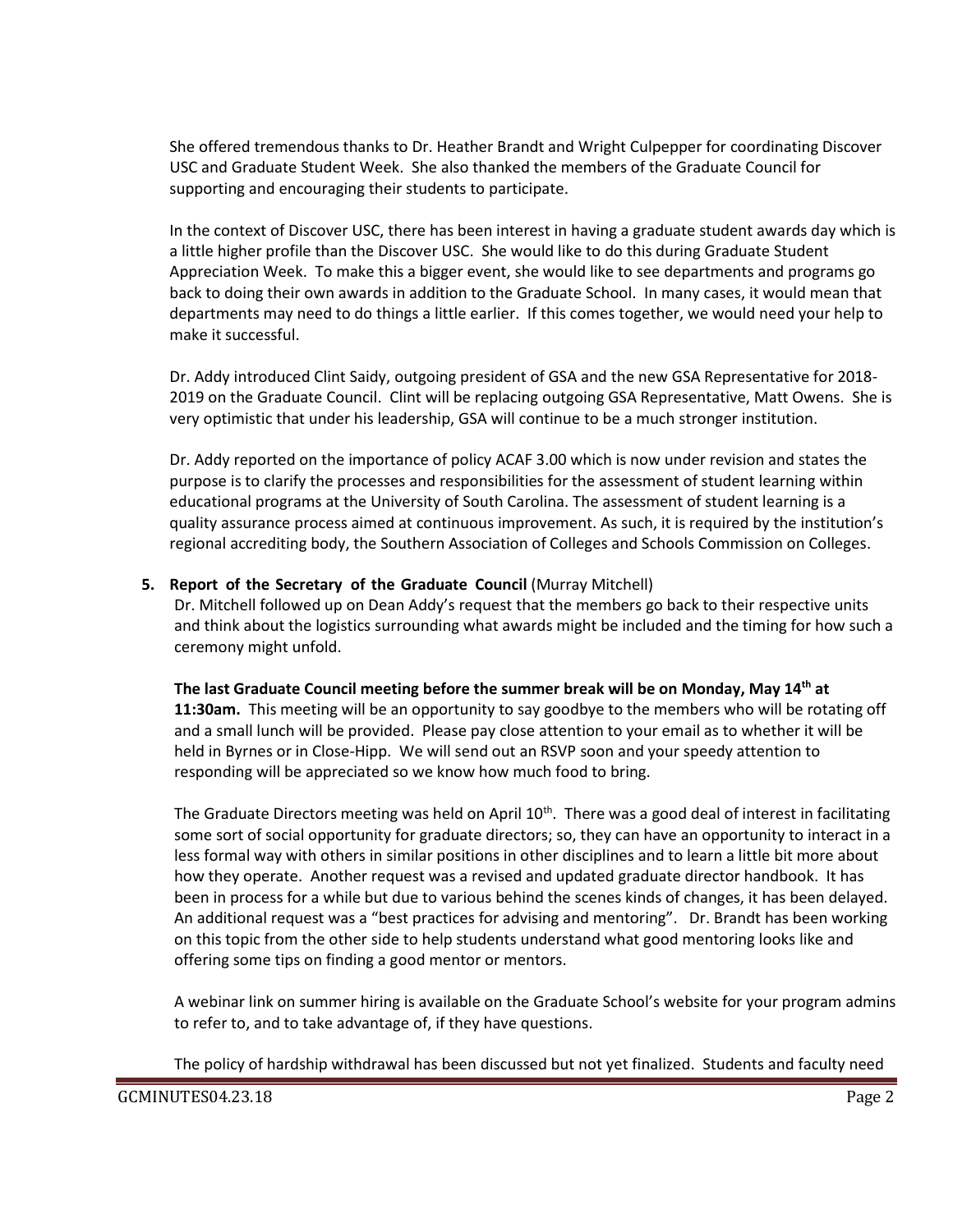to realize that incompletes are not a given. We are working with faculty on how they might better handle these requests better.

We are currently working on the description of doctoral committee membership from a policy perspective. The issue has risen relative to who qualifies as an internal member particularly as we start to look at more interdisciplinary kinds of degrees.

We are also working signature authority issues. Some paperwork received is supposed to have more than one person's signature (advisor, graduate director, and possibly department chair) but some forms may have one signature in all places or one original signature and the rest are stamped. We are trying to help departments deal with these issues especially in the summer when folk are harder to find.

## **6. Report on Professional Development** (Heather Brandt)

Dr. Brandt reported on the following:

#### **Scholarly Initiatives**

- Presidential Fellows: Scott White will provide the Presidential Fellows update on new applicants. We have 67 current Fellows, and the last GRAD 801 session is on April 27. The new Presidential Fellows Advisory Committee has been convened and will meet in summer 2018 to begin planning for the upcoming academic year.
- Graduate Civic Scholars: The 2018-2019 Scholars will be announced officially in the next few weeks. We have 13 incoming Scholars (11 doctoral, 2 master's) from 11 departments/degree programs beginning the program in May 2018.
- Bridge Humanities Corps: We are meeting on April 25 to select the 2018-2019 cohort. We had 30 applications to consider with eight spots for finalists.

## **CGS PhD Career Pathways**

- We had 415 current doctoral students who enrolled in 2013-2014 (fifth year) and 2016-2017 d(second year). These students from 28 departments were surveyed to assess their experiences as doctoral students and their anticipated career paths. The response rate to the current student survey was 26%. We are working on cleaning and analyzing data.
- We are working on the fall 2018 survey of alumni, and we have a webinar on April 25 to learn more about the upcoming fall alumni survey.

## **3MT Competition**

As part of Discover USC on April 20, we held a three-minute thesis (3MT) competition. We had 57 participants, 32 judges, and 11 staff volunteers. The preliminary heat winners each will receive \$150, and the overall winner will represent USC at the Conference of Southern Graduate Schools meeting in February 2019 in Knoxville, Tennessee. In addition, we developed and shared on Graduate School social media "spotlights" on graduate student research, which were solicited from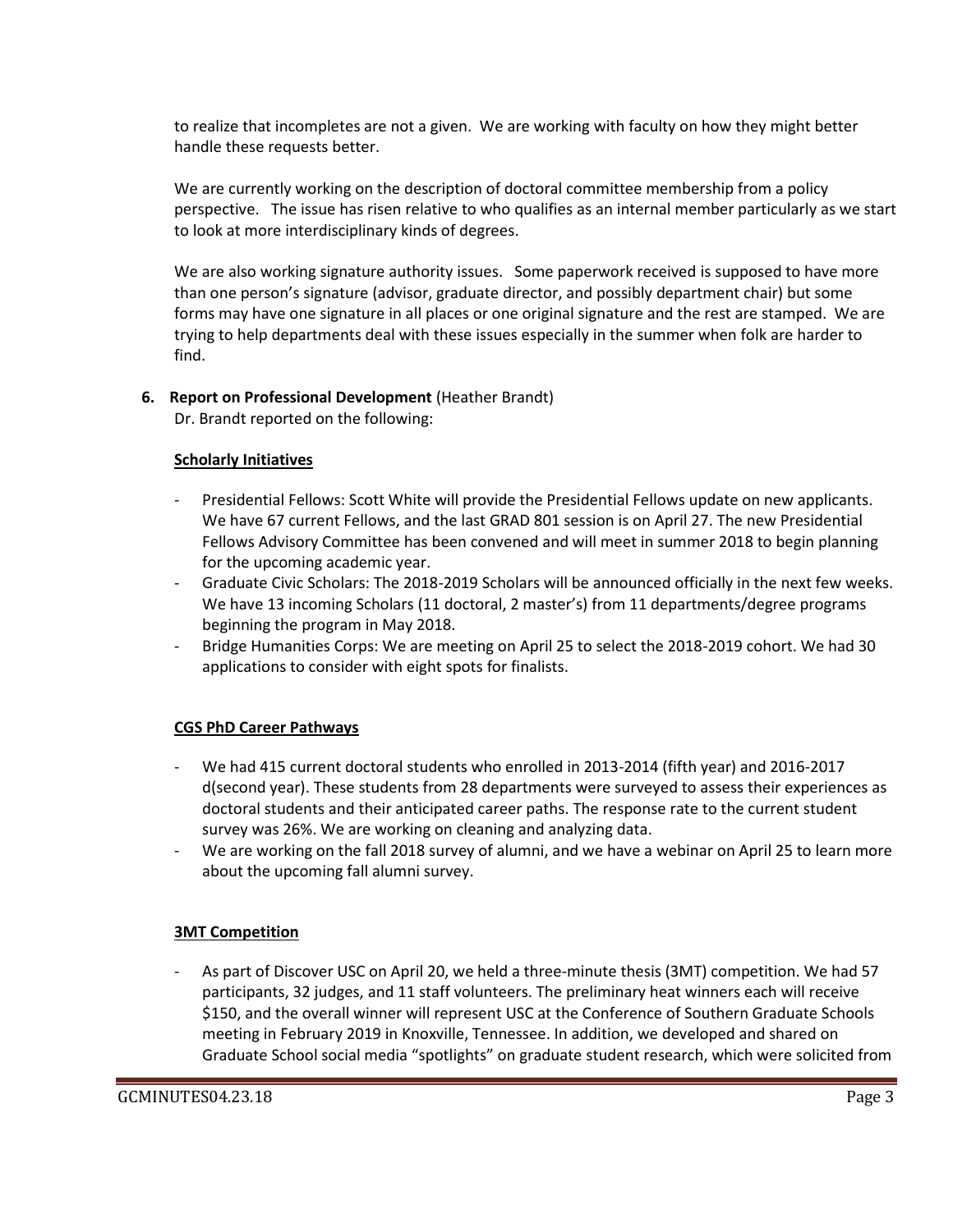all graduate students scheduled to present at Discover USC. We received ~50 from 3MT and poster presenters.

Following are the preliminary and overall winners.

### *Preliminary Heat Winners*

- HEAT A: Jamie Clark, marine science, Regenerating eyes: What can they tell us?
- HEAT B: Patrick O'Brien, history, "Unknown and Unlamented": Loyalist Women in Exile and Repatriation
- HEAT C: Tanzir Shuvo, health services policy and management, Alzheimer's Attributable Costs in the United States: A Secondary Analysis of Medical Expenditure Panel Survey 2011-2015
- HEAT D: Ashley Allen, chemistry, Miniature Spectrometers for Planetary Exploration
- HEAT E: Keith Fuller, biological sciences, Using Satellite Telemetry to Track Environmental and Geographic Preference of a Juvenile Scalloped Hammerhead Shark (Sphyrna lewini)
- HEAT F: Alicia Dahl, health promotion, education, and behavior, The Healthy Motivations for Moms-to-be Study: A Mobile Health Intervention for Targeting Gestational Weight Gain among Pregnant Women
- FAN FAVORITE: Rasha Raheem, pathology, microbiology, and immunology, Enterohepatic Helicobacter species modulate severity of DSS-induced colitis but do not prevent amelioration by indole-3-carbinol

#### *Finals*

- Overall Winner: Ashley Allen, chemistry, Miniature Spectrometers for Planetary Exploration
- First Runner-up: Jamie Clark, marine science, Regenerating eyes: What can they tell us?
- Second Runner-up: Alicia Dahl, health promotion, education, and behavior, The Healthy Motivations for Moms-to-be Study: A Mobile Health Intervention for Targeting Gestational Weight Gain among Pregnant Women

## **Graduate Student Professional Development Programming (#GRADprofdev)**

- Graduate Student Appreciation Week: We held eight events during Graduate Student Appreciation Week (April 2-6, 2018), organized with the Graduate Student Association. We had close to 300 graduate student participants in events.
- We have two remaining #GRADprofdev events this semester Start Smart on April 23 and Academic Publishing on April 27.
- Final Advisory Committee on Professional Development for Graduate Students meeting is on April 24.

## **Assessment of Best Practices in Advising and Mentoring**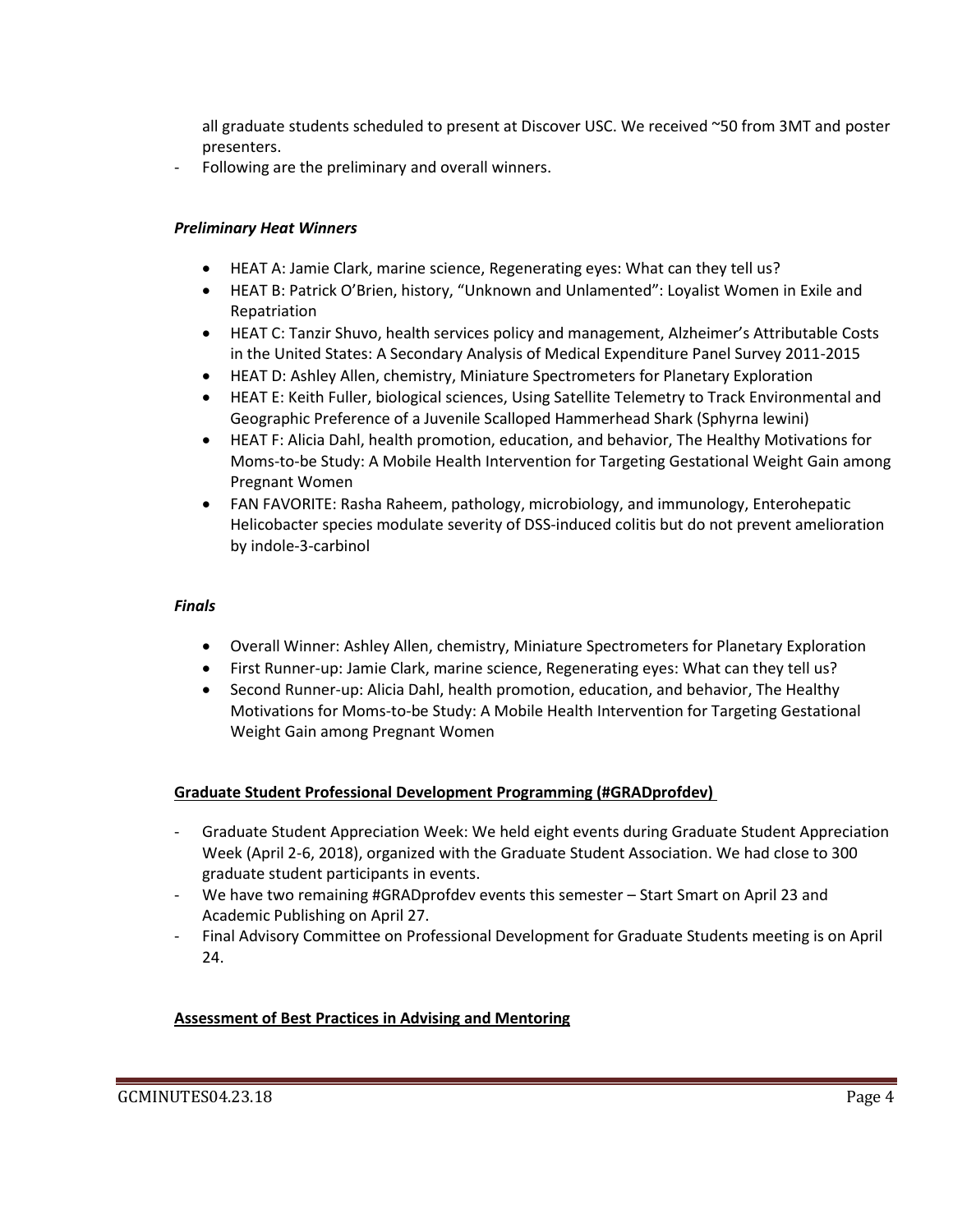- She will be conducting an assessment of best practices in advising and mentoring, based on graduate student responses to recent surveys. She will begin with peer and aspirant institutions and welcome your suggestions on available resources to include in this assessment. She will report back in the fall 2018 semester.
- **7. Report of the Graduate Student Association Representative** (Matthew Owens)

Mr. Owens followed up from last month on the topic of finding out more information in survey form to discover how significant are the issues surrounding mental health services available for graduate students from the perspective of graduate students. Outgoing GSA President Clint Saidy reported preliminary results from that survey of graduate students regarding access to mental health issues for discussion.

Mr. Saidy also presented the GSA Annual Report for 2017-2018. This information can be found on this link: https://issuu.com/uofscstudentlife/docs/17-18 report .

- 8. **Report of the Academic Policy and Practices Committee** (Maryah Fram) No report.
- 9. **Report of the 500/600 Level Courses, Distributed Learning and Special Topics Courses** (Murray Mitchell)

This report is presented to Council for informational purposes only; no action is necessary.

#### **500/600 Level Courses**

**ANTH 518** (3) Visual Cultures (Course Change Proposal: Fall 2019) **EDEX 643** (3) Social/Emotional Development and Guidance for Young Children with Developmental Delays (New Course Proposal: Spring 2018) **ELECT 540** (3) Nanotechnology (Delete) **ELECT 561** (3) Advanced Electromagnetics (Delete) **ELECT 562** (3) Wireless Communications (Course Change Proposal: Fall 2019) **ELECT 573** (3) High Speed Digital Systems (Delete) **ELECT 575** (3) Advanced Electronics (Delete) **ELECT 580** (3) Audio Engineering (Delete) **ELECT 581** (3) Physics of Semiconductor Devices (Delete) **ENGL 550** (3) Advanced English Grammar (Course Change Proposal: Fall 2019) **PEDU 575** (3) Physical Education for the Classroom Teacher (Course Change Proposal: Fall 2019) **PHYS 546** (3) Introduction to Astrophysics (New Course Proposal: Fall 2018)

#### **Distributed Learning Proposals**

**EDEX 643** (3) Social/Emotional Development and Guidance for Young Children with Developmental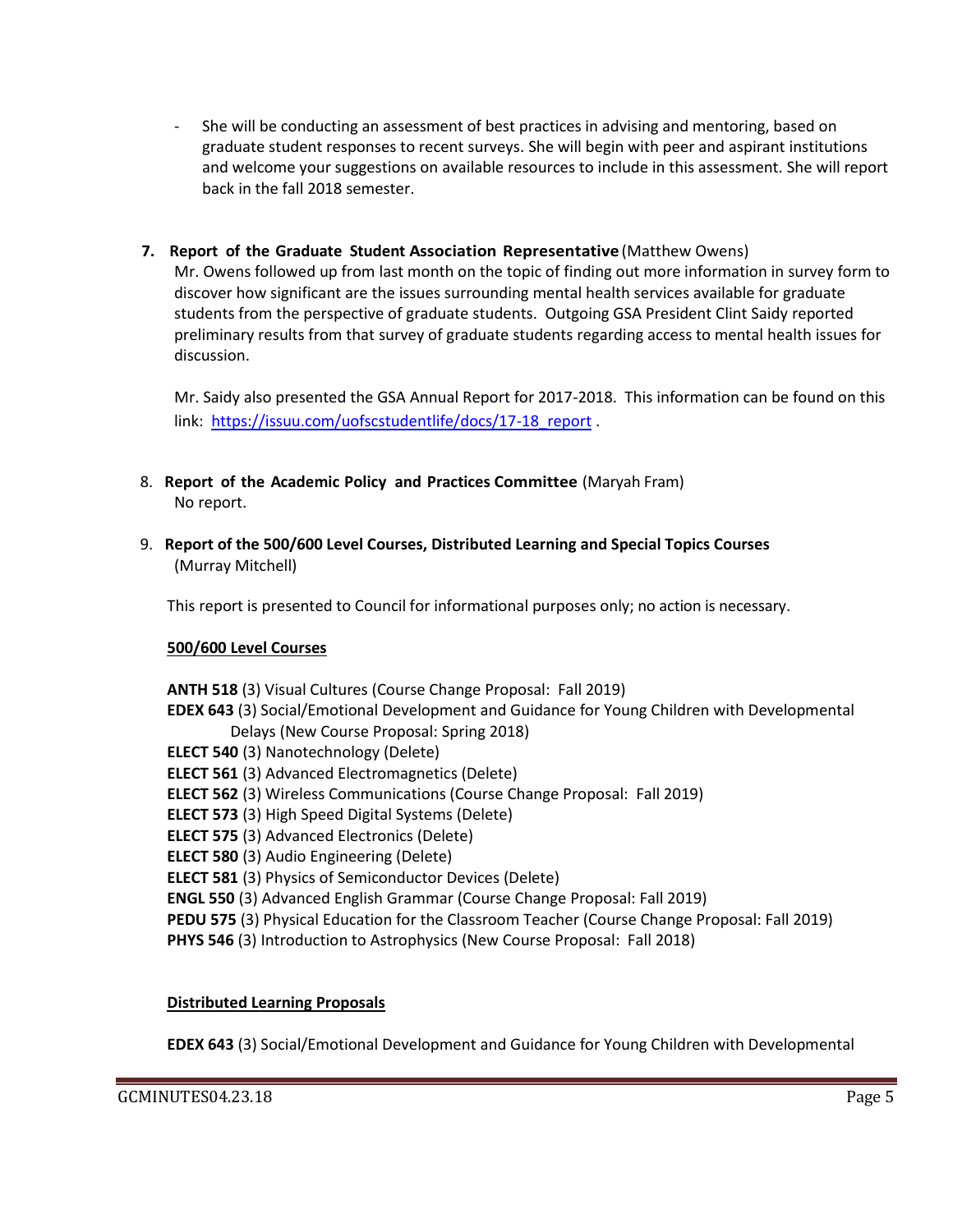Delays (New Course Proposal: Spring 2018).

## **Special Topics Courses**

**ANTH 791** (3) Global Capitalism, Gender and Debt. (Fall 2018). **BADM 790** (3) Contemporary Topics in Power Systems (Summer 2018) **COMD 710** (3) Autism (Fall 2018) **COMD 710** (3) Counseling in Speech-Language Pathology (Fall 2018) **CRJU 591** (3) Adolescent Mentoring (Fall 2018) **ECIV 790** (3) Advanced Composite Materials for Civil Structures (Fall 2018) **EMCH 561** (3) Introduction to Image Processing (Summer 2018) **EMCH 561** (3) Introduction to Nuclear Safeguards (Summer 2018) **ENGL 566** (3) The South on Screen (crosslist with FAMS 566 – Fall 2018) **ENGL 739** (3) Minority Affect (Spring 2018) **EPID 894** (1) Breast Cancer Disparities (Summer 2018) **EXSC 555** (3) Motor Behavior in Daily Life I – Behavioral Approaches (Fall 2018) **EXSC 555** (3) Perceptual-Motor Development in Young Children (Fall 2018) **EXSC 555** (3) Physical Activity, Exercise, and Neuro-cognition Across the Lifespan (Fall 2018) **FAMS 566** (3) The South on Screen (crosslist with ENGL 566 – Fall 2018) **HIST 700** (3) Digital History: Methods and Professional Issues (Fall 2018) **HSPM 791** (3) Introduction to Health Policy (Fall 2018) **JOUR 599** (3) Atlanta Public Relations Experience (Summer 2018) **JOUR 790** (3) Corporate Social Responsibility (Fall 2018) **MUSC 726** (3) Counterpoint of J.S. Bach (Summer 2018) **MUSC 726** (3) Theories of Rhythm and Meter (Fall 2018) **MUSC 744** (3) Britten and the English Musical Past (Fall 2018) **MUSC 744** (3) Film Music (Fall 2018) **SOWK 768** (3) Crisis Intervention (Summer 2018 – Session 3S1) **SOWK 768** (3) Crisis Intervention (Summer 2018 – Session 3S2) **SOWK 768** (3) Crisis Intervention (Fall 2018) **SOWK 768** (3) Grant Writing (Fall 2018) **SOWK 768** (3) Psychodiagnostics (Summer 2018 – Session 3S1) **SOWK 768** (3) Psychodiagnostics (Summer 2018 – Session 3S2) **SPTE 590** (3) Atlantic Coast Tournament Operations (Summer 2018) **SPTE 590** (3) Baseball and Middle America (Summer 2018) **SPTE 590** (3) The History of the Sport Business (Summer 2018) **SPTE 590** (3) Advanced Live Entertainment Management (Fall 2018) **SPTE 590** (3) Analytics in Sport and Entertainment Management (Fall 2018) **SPTE 590** (3) Big Data and Analytics in HRSM (Fall 2018) **SPTE 590** (3) Communication in Sport (Fall 2018) **SPTE 590** (3) eSports (Fall 2018) **SPTE 590** (3) The Future of Sports, Entertainment, and Venues (Fall 2018) **SPTE 590** (3) The Summer Olympic Games (Fall 2018) **WGST 796** (3) Global Capitalism, Gender and Debt. (Fall 2018).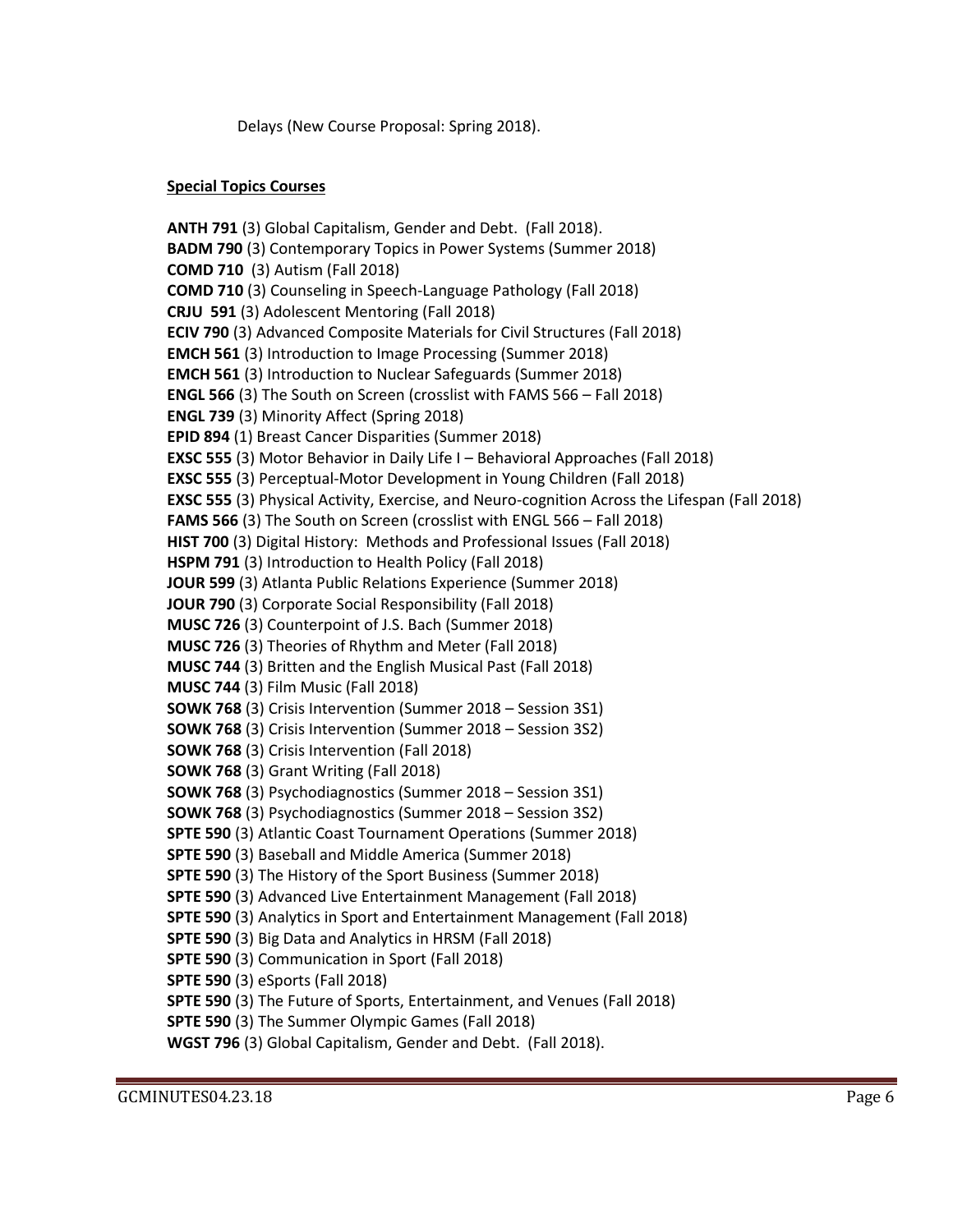### 10. **Associate Graduate Faculty Nominations** (Murray Mitchell)

| Name:    | Claudia Grillo (PhD)                   |
|----------|----------------------------------------|
| Program: | School of Medicine, Basic Science Unit |
| Term:    | Spring $2018 -$ Spring 2024            |
| Name:    | Catherine Gutshall (DNAP)              |
| Program: | School of Medicine, Basic Science Unit |
| Term:    | Spring $2018 -$ Spring 2024            |
| Name:    | Kevin LeBlanc (PhD)                    |
| Program: | School of Medicine, Basic Science Unit |
| Term:    | Spring $2018 -$ Spring 2024            |
| Name:    | Gerardo Piroli (PhD)                   |
| Program: | School of Medicine, Basic Science Unit |
| Term:    | Spring $2018 -$ Spring 2024            |
| Name:    | L. Britt Wilson (PhD)                  |
| Program: | School of Medicine, Basic Science Unit |
| Term:    | Spring $2018 -$ Spring 2024            |

#### *These nominations received unanimous support by the Graduate Council.*

#### 11. **Fellowships and Scholarships Committee** (Scott White)

Dr. White reported that his committee has completed deliberations on the Trustee Recruiting Scholarships and Fellowships. The names of those winners were announced at Discover USC.

No final number of Presidential Fellows acceptance rates yet. Five have accepted thus far. As people decline, they will continue to make offers until completion.

#### 12. **Report of Science, Math, and Related Professional Programs Committee** (Rick Creswick)

Below is a list of proposals reviewed by the Committee. Each curricular action can be viewed at this Public Agenda review site:

#### <https://www.sc.edu/programproposal/agenda/?id=45&code=GCO>

At this Public Agenda link, the individual proposals are not live-linked, but agenda items are listed in alphabetical order. To view the full proposals, GC members and Committee Chairs still need to go to the Committee Review site, and filter for "Committees", then for the "Committee" called "Added to Grad Council agenda."

• **BIOS 754** (3) Discrete Data Analysis, Public Health, CCP: Fall 2019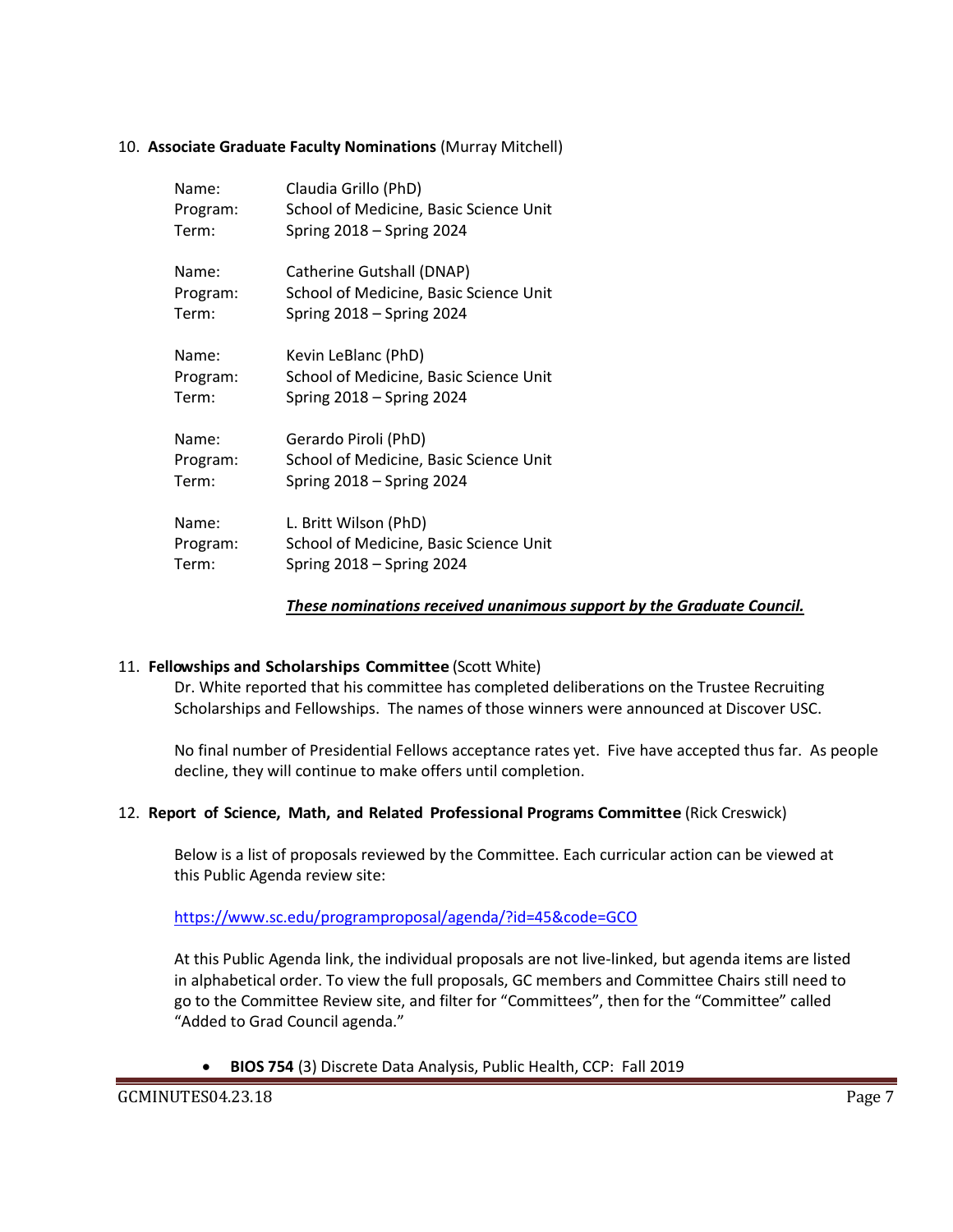- **BIOS 759** (3) Biostatistical Methods for Rates and Proportions, Public Health, CCP: Fall 2019
- **BIOS 760** (3) Biostatistical Methods in Clinical Trials, Public Health, CCP: Fall 2019
- **BIOS 765** (3) Research Design in the Biomedical Sciences, Public Health, CCP: Fall 2019
- **BIOS 775** (3) Biostatistical Aspects of Bioinformatics, Public Health, CCP: Fall 2019
- **BIOS 820** (3) Bayesian Biostatistics and Computation, Public Health, CCP: Fall 2019
- **BIOS 822** (3) Statistical Methods in Spatial Epidemiology, Public Health, CCP: Fall 2019
- **BIOS 825** (3) Multivariate Biostatistics, Public Health, CCP: Fall 2019
- **COMD 504** (3) Introduction to Speech Science and Acoustic Measurement, Public Health, CCP: Fall 2019
- **COMD 754** (3) Aural (Re)Habilitation of Children and Adults, Public Health, CCP: Fall 2019
- **ENCP 733** (3) Legal Aspects of Engineering and Innovation, Engineering, NCP: Summer 2018
- **HPEB Major / Degree Program**, MSPH in Health Promotion, Education, and Behavior, Public Health, Terminate a Program: Fall 2019
- **HPEB Major / Degree Program**, DrPH in Health Promotion, Education, and Behavior, Public Health, Terminate a Program: Fall 2019

## *These proposals were unanimously approved by Graduate Council.*

## 13. **Report of the Humanities, Social Sciences, Education, and Related Professional Programs Committee** (Cathy Brant)

Below is a list of proposals reviewed by the Committee. Each curricular action can be viewed at this Public Agenda review site:

## <https://www.sc.edu/programproposal/agenda/?id=45&code=GCO>

At this Public Agenda link, the individual proposals are not live-linked, but agenda items are listed in alphabetical order. To view the full proposals, GC members and Committee Chairs still need to go to the Committee Review site, and filter for "Committees", then for the "Committee" called "Added to Grad Council agenda."

- **EDEX 784** (3) Instruction of Students with Emotional and Behavioral Disabilities, Education, CCP: Fall 2019
- **EDST Major / Degree Program**, M.Ed. in Applied Behavior Analysis, Education, New Major / Degree Program: Fall 2019
- **LING 741** (3) African American English, Arts and Sciences, NCP: Fall 2019
- **PEAT Major / Degree Program**, Physical Education, M.S., Education, Change to Existing Program: Fall 2019
- **PEDU 720** (3) Theories and Principles of Motor Learning and Control: Applications for Adapted Physical Education, Education, NCP: Fall 2019
- **PEDU 771** (3) Theories and Principles of Growth and Motor Behavior: Applications for Adapted Physical Education, Education, NCP: Fall 2019

## *These proposals were unanimously approved by Graduate Council.*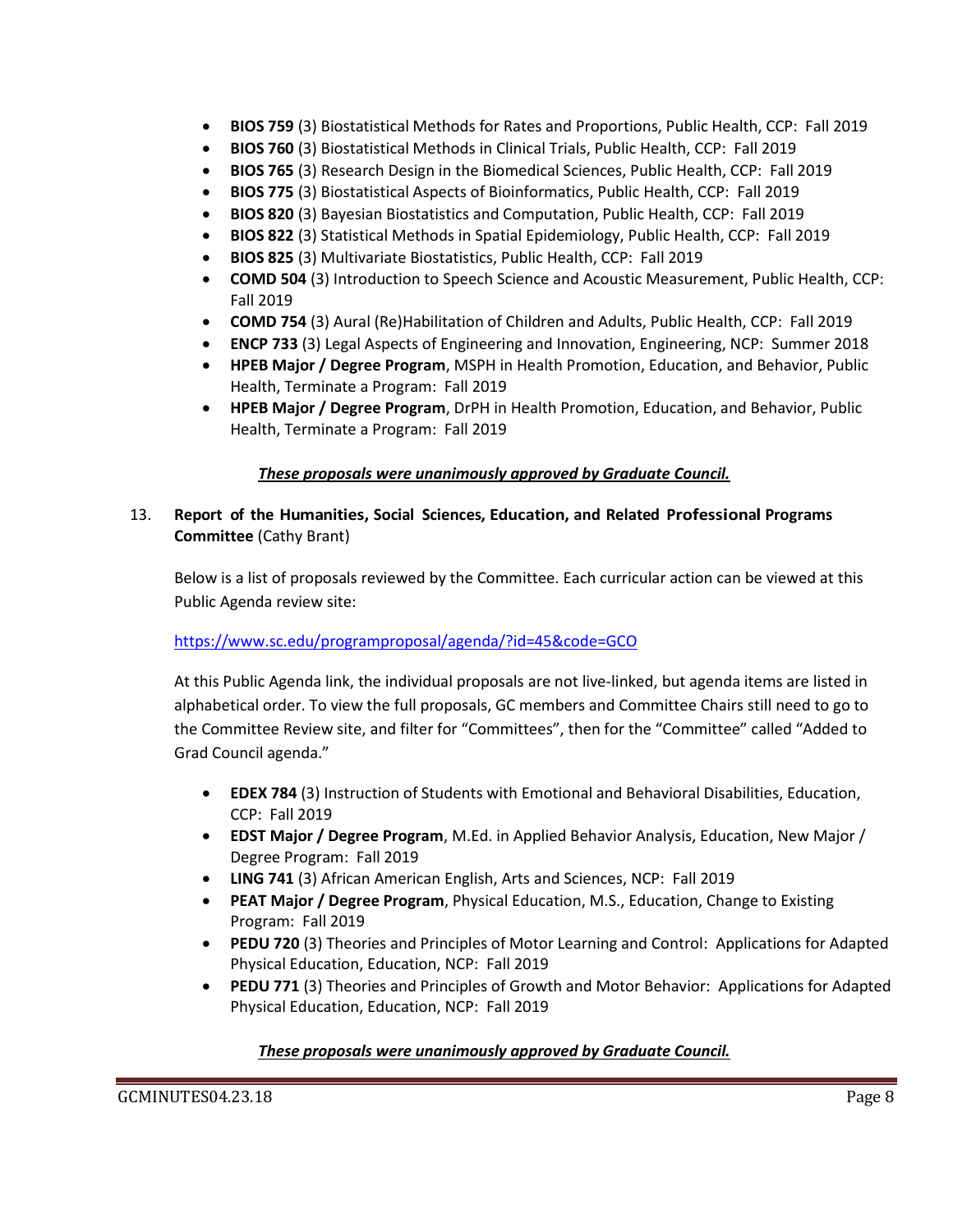- 14. **Report of the Grievances, Appeals and Petitions Committee** (Swann Adams) No report.
- 15. **Other Committee Reports** None

#### 16. **Old Business**

- Progression update of discussion surrounding "transfer credits" language There was some delay in identifying all of the committee members for this committee.
- April Scott, Associate Director of Campus Mental Health Initiatives Topic: Discussion about graduate student access to campus health services; mental health services in particular

Ms. Scott addressed the Graduate Council on the mental health initiative services available for the graduate students. All currently-enrolled graduate students who pay the health center fee are entitled to 10 counseling sessions. Unlimited group counseling sessions do not take away from those 10 individual sessions. Students who request more than 10 individual sessions per academic year may incur additional charges. Enrolled students who do not pay the student health fee are eligible to receive most services within Counseling & Psychiatry but are charged on a fee-for-service basis.

There is a "graduate students only" process group that ensures the graduate students that they don't have to worry about being in a session with any of their students if they are a graduate assistant. There is a "graduate students only" mindfulness group that meets on Tuesdays at 4pm in the Center for Health and Well-Being in the meditation space for graduate students that are led by Toby Lovell, Psychologist, with the Counseling Center.

They also have on-line offerings for all students with an sc.edu email account. There are two on-line options: 1) Self Enrolled Self-Help option is completely self-directed. It is designed to help manage mild, minor and/or periodic symptoms. This option provides access to practice tools and educational modules anytime, anywhere and 2) Therapist Assisted option allows the student to meet with a counselor via private secure video-conferencing with a 7 to 9-week interactive web-based treatment modality.

There are group sessions that include graduate and undergraduate students which consists of 6 to 12 people. Intrapersonal groups and topic specific groups can always be a mixed group session. Students who feel uncomfortable with this set up need to address it with the counselor leading the sessions. At times there may be an intern, an APA graduate student who is not an USC graduate student, leading the group. At other times, there may be a graduate student from USC leading the group as these are also training groups.

Students who are part of a distance education program or are just aren't sure if they need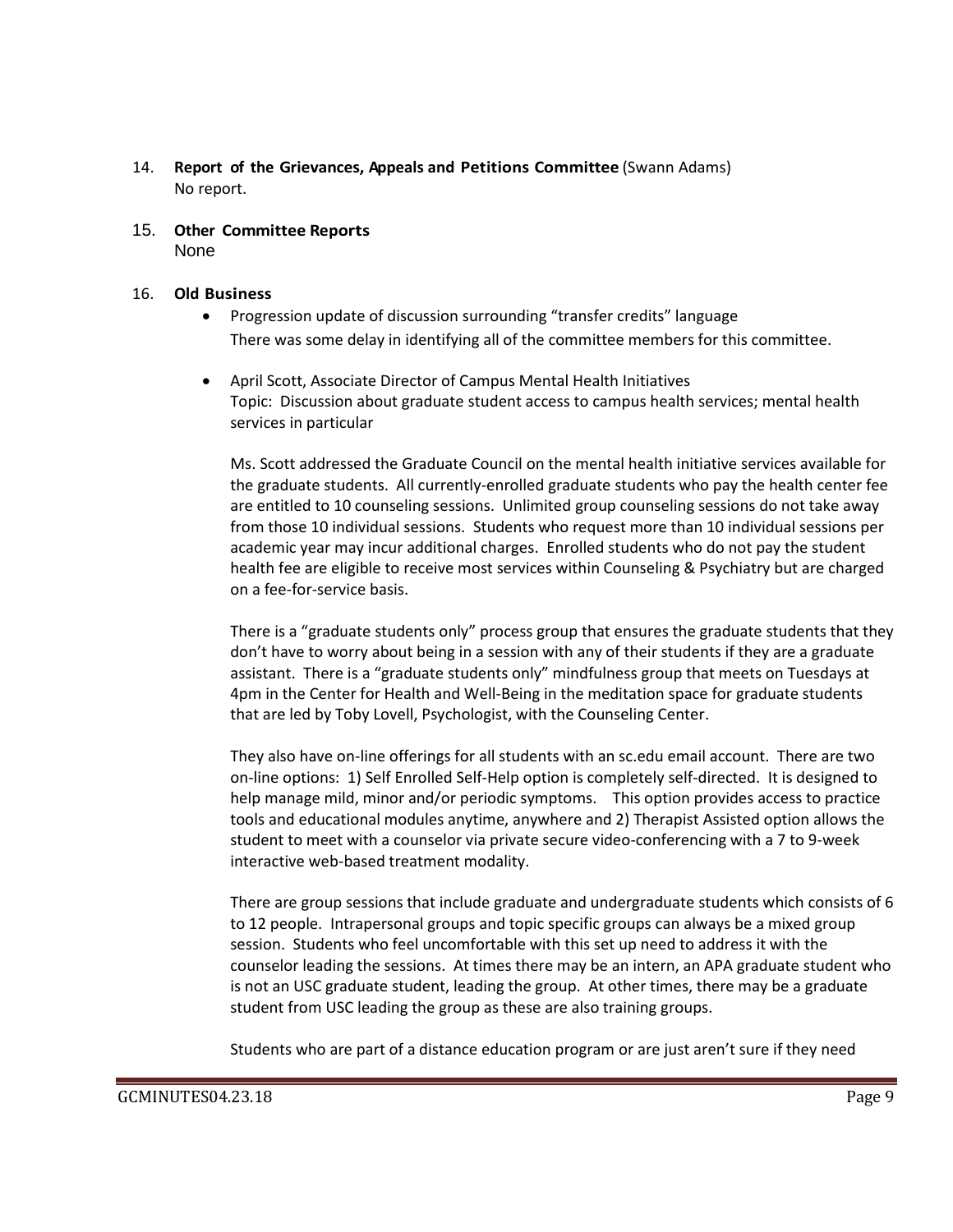therapy can follow the self-help component with a mental health screening option on-line on the Student Health Services website. They will complete a survey and based on the student's answers, a counselor will evaluate their needs and make recommendations. It will not be therapy, but it is a screening where they might suggest that the student come in, possibly undergo stress management, or a case manager may suggest some resources specific to the location of the student's area. For those of you who teach distance learning classes, please be aware of crisis hotlines as they can possibly assist students not on campus as well.

Students who need acute crisis intervention or feel they are in immediate danger of harming themselves or someone else can walk-in during business hours for assistance on the second floor of the Thomson Building during business hours. If it is after hours, the student will need to call 911 or contact the Richland Spring Behavioral Health Services Center Helpline at 803- 434-4800 or call the UofSC police department.

Ms. Scott advised that faculty and staff undergo the mental health liaison training through Student Health Services; so, they can learn to recognize when something is troubling a student and recognize behavioral. This training assists in making the appropriate referrals. It training is not to make you a therapist in an hour and a half but to help you recognize the warning signs and to make you aware of the available resources. Faculty who talk about mental health in the classroom will make students feel more comfortable to come to them to talk one-on-one when they are having issues. At the start of the semester, it would help to announce a formal policy to make students aware that if they start to have a struggle, seek help before it gets to that level of urgency.

Students who are in distress mode or in acute state should not be turned away and should be seen regardless of financial ability. They don't want anyone turned away due to the lack of funds. If someone is expressing suicide tendencies and doesn't have the funds to be seen, they need to contact the director directly. Urgency always takes priority regarding appointment times. The Counseling & Psychiatry is understaffed, so the wait time may be long sometimes. If the student isn't being seen at all or being scheduled in the next few weeks, that needs to be escalated to upper management as a supporting statement that more counselors are needed.

They encourage students to seek help before they reach the urgency stage by taking advantage of the group sessions. Another way to see students quicker is express counseling which is an attempt to shorten wait time. The only downside is that it is hard to address urgent matters in a 30-minute appointment and it may take a little longer to get a follow-up appointment. There is always a pro and con to maneuvering around that. They encourage students to use the group sessions and take advantage of the preventative steps. The further in the year that the students try to get seen, it takes a little longer since the counselors have already filled up their caseloads.

Ms. Scott encourages faculty and staff to sit on the Advisory Council for the Counseling Center as another avenue to get more feedback directly to the Counseling Center director, especially over the summer since classes will be lighter. For further information, Ms. Scott can be reached by email a[t Aprilscott@sc.edu](mailto:Aprilscott@sc.edu) if you have any additional questions regarding